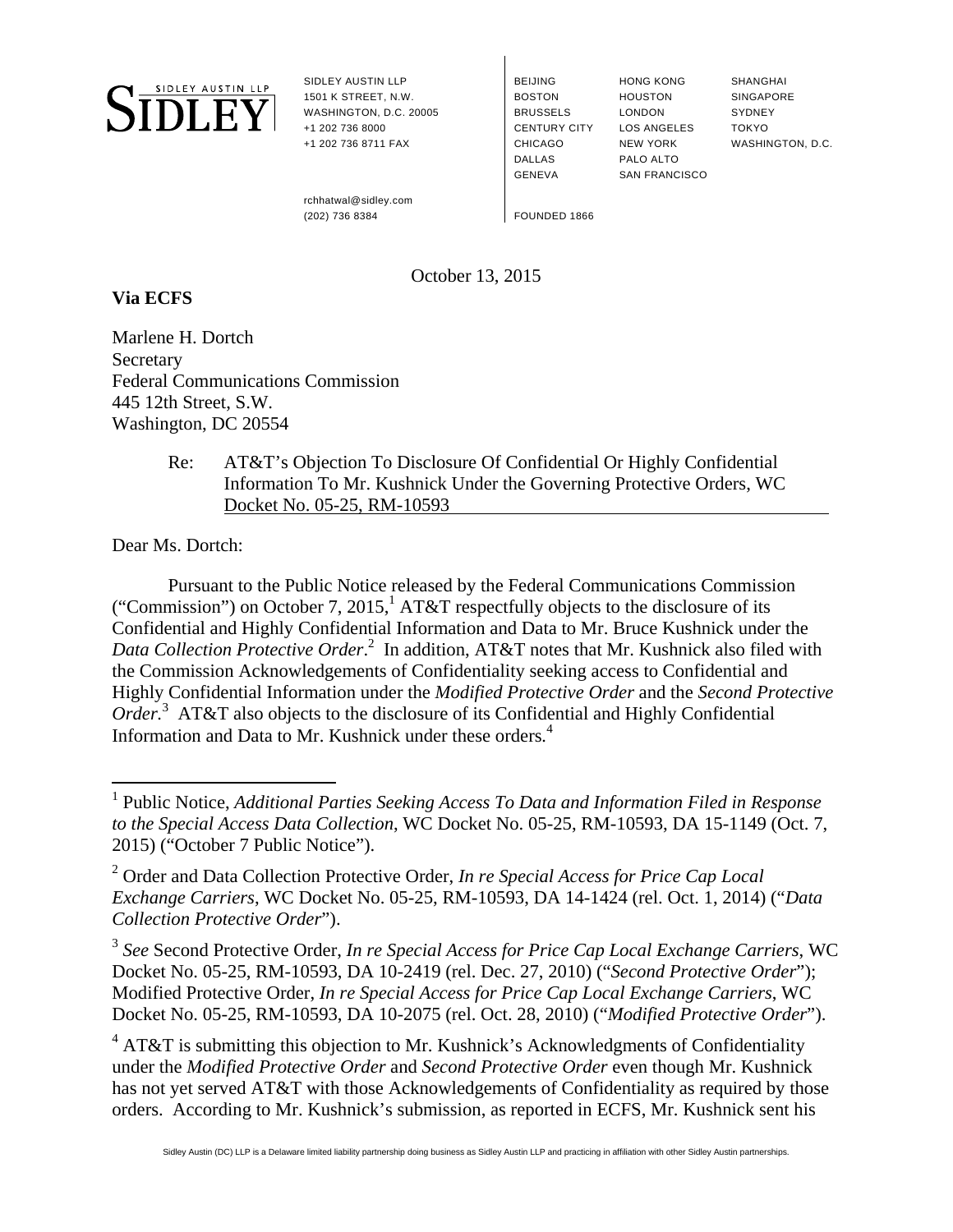

Marlene H. Dortch October 13, 2015 Page 2

Neither Mr. Kushnick nor his company (New Networks Institute) are participants in this proceeding. They have made no submissions in this case (other than their submission seeking access to Confidential and Highly Confidential Information and Data). Nor does Mr. Kushnick represent or otherwise consult for any participant to this proceeding. As such, there is no legitimate reason for Mr. Kushnick to have access to the highly sensitive business materials AT&T has submitted to the Commission under the governing Protective Orders. And, Mr. Kushnick clearly does not qualify to obtain such materials under those Protective Orders.

*Data Collection Protective Order*. The *Data Collection Protective Order* states that "[a]ccess to Highly Confidential Information (including Stamped Highly Confidential Documents) is limited to Outside Counsel of Record, Outside Consultants, and those employees of Outside Counsel and Outside Consultants described in paragraph 9."5 Mr. Kushnick clearly is not "Outside Counsel" for any Participant in this proceeding. Nor is he an Outside Consultant.<sup>6</sup> The Order defines "Outside Consultant" as follows:

> "Outside Consultant" means a consultant or expert retained for the purpose of assisting Outside Counsel or a Participant in this proceeding, provided that such consultant or expert is not involved in Competitive Decision-Making. The term "Outside Consultant" includes any consultant or expert employed by a non-commercial Participant in this proceeding, provided that such consultant or expert is not involved in Competitive Decision-Making.<sup>7</sup>

Mr. Kushnick does not satisfy the first sentence in this definition because he has not been "retained for the purpose of assisting Outside Counsel or a Participant in this proceeding." Mr. Kushnick does not satisfy the second sentence in this definition because he is not employed by a

Acknowledgments of Confidentiality via e-mail to David L. Lawson of Sidley Austin. But in May 2015, Mr. Lawson left Sidley Austin and withdrew from this proceeding, and the e-mail address used by Mr. Kushnick is no longer active. On April 30, 2015, Mr. Lawson submitted a letter in this proceeding stating that any communications should instead be sent to the undersigned. *See* Letter from David L. Lawson to Marlene H. Dortch, WC Docket No. 05-25, RM-10593 (April 30, 2015).

<sup>5</sup> *Data Collection Protective Order*, Appendix A, ¶ 5.

<sup>6</sup> Paragraph 9 provides access for employees of Outside Counsel or Outside Consultants. Mr. Kushnick is neither. *Id.* ¶ 9.

 $^7$  *Id.*, Appendix A, ¶ 1.

 $\overline{a}$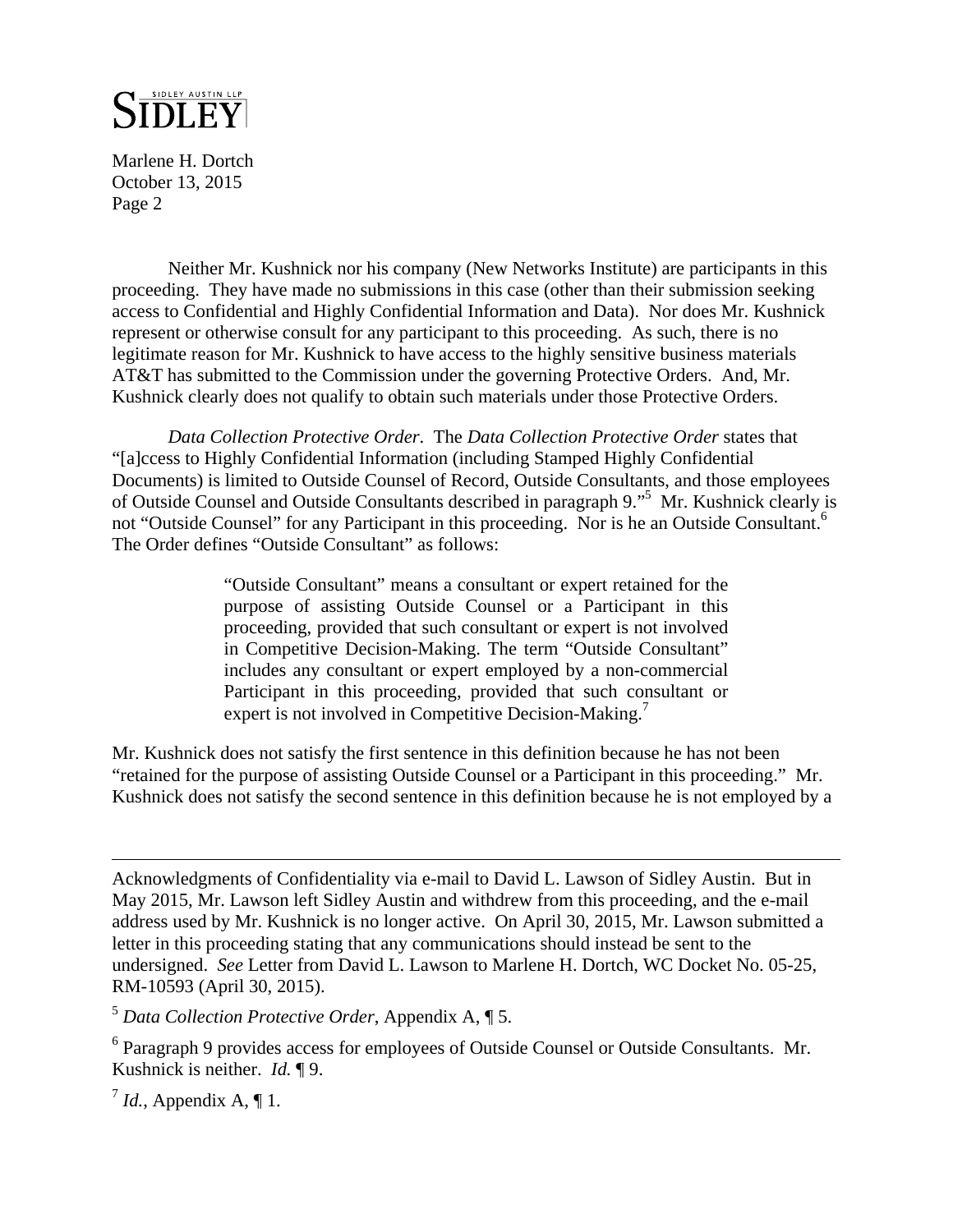

Marlene H. Dortch October 13, 2015 Page 3

1

non-commercial Participant in this proceeding. Mr. Kushnick is employed by New Networks Institute, which is not a Participant in this proceeding. $8$ 

*The Second Protective Order*. The *Second Protective Order*, also limits access to Highly Confidential Information to Outside Counsel and Outside Consultants, and adopts virtually the same definitions for Outside Counsel and Outside Consultants as the *Data Collection Protective Order.* Accordingly for the reasons stated above, Mr. Kushnick is not eligible to obtain Confidential or Highly Confidential Information pursuant to the *Second Protective Order*.

*Modified Protective Order*. Under the *Modified Protective Order*, Confidential Information may be obtained only by Counsel, who in, turn may share those materials with outside consultants or experts, but only if those outside consultants or experts were "retained for the purpose of assisting Counsel."<sup>9</sup> Accordingly, Mr. Kushnick is not entitled to directly access Confidential Documents. Counsel for New Networks Institute must request those materials, and such Counsel could share those materials with Mr. Kushnick only if it could establish that Mr. Kushnick was retained to assist such Counsel in this proceeding. None of these pre-requisites exists here. Mr. Kushnick, therefore, is not entitled to access Confidential or Highly Confidential Information under the *Modified Protective Order*.

 $8$  A "Participant" is "a person or entity that has filed, or has a good faith intention to file, *material* comments in this proceeding" (emphasis added). *Id.* New Networks Institute has never filed any comments at all, material or otherwise, and Mr. Kushnick's submission does not assert that New Networks Institute intends to file comments. That alone is ample grounds to bar disclosure of this highly sensitive material. Moreover, even if New Networks Institute and Mr, Kushnick attempted to make such a good faith showing, a simple statement expressing an intention to file comments would not be sufficient. Given that New Networks Institute has never participated in this proceeding and has no obvious interest or expertise, it would be incumbent on Mr. Kushnick to demonstrate that New Networks Institute has the means and the capacity to submit *material* comments – *i.e.*, comments that could make use of the voluminous data here in ways that could make a meaningful contribution to the Commission's analysis in this proceeding. The data submissions here contain some of these companies' most sensitive competitive information, and in recognition of that fact, the Commission's protective orders strictly limit access to the smallest possible circle of outside counsel and consultants. Providing access to those data to any individual that simply shows up and says "I want to file comments" would eviscerate those protections and would result in over-broad dissemination of critically sensitive business information that the parties submitted with the good faith understanding that their dissemination would be extremely limited by the governing Protective Orders.

<sup>9</sup> *Modified Protective Order* ¶ 10.